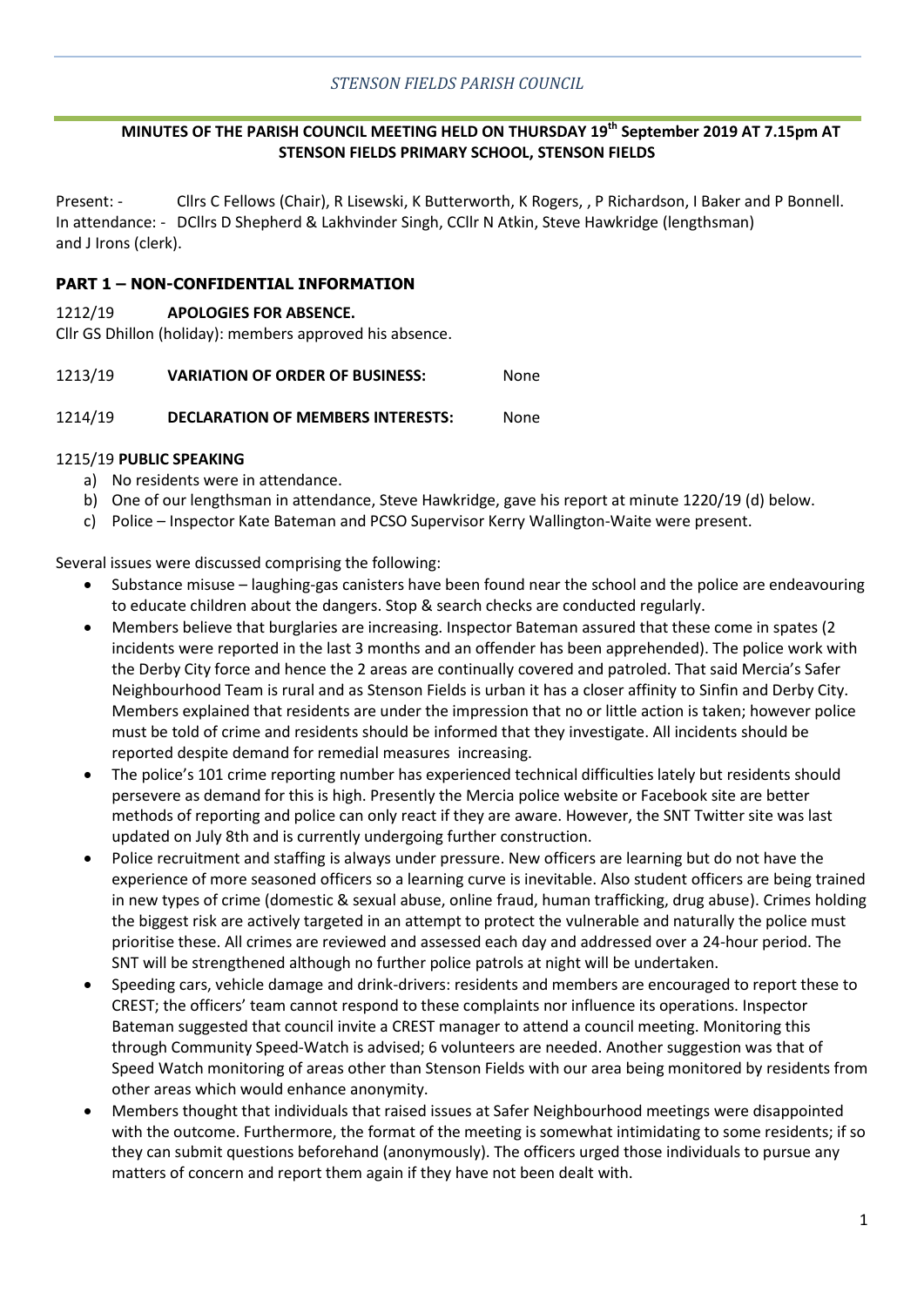- Drug misuse is less frequent here than other areas but still occur. Individuals reporting this may be in danger of repercussions from the offender; nevertheless unless the police are aware it cannot act.
- Cllr Lisewski asked if the Team could regularly attend the new Community Centre in order to show its presence; Kerry replied to say this is possible and reminded council that an event will be held at the Centre as part of Hate crime awareness week on  $14<sup>th</sup>$  October (5.30 – 7.30pm). It includes crime prevention/bike marking and Derbyshire alert sign-ups alongside.
- Kate explained that residents are welcome to observe the police's Reactive Team's operations and 'walk the beat' with them.
- The chairman noted that, despite being fitted with LED lights to save money, local streetlights had been switched off or reduced in DCC's part-night street lighting initiative. Kate has asked Chris Smith (Communities Manager at South Derbyshire District Council) to look into and liaise with Highways.
- Kate assured Cllr Lisewski that a rape that took place on a Stenson Road footpath on 13<sup>th</sup> July resulted in an arrest.

The chairman thanked the officers for their attendance and input after which they left at 8.10pm.

### **CCllr Neil Atkin's Report.**

1. CCllr Atkin has asked for more details on the consultation for new schools. It is unknown at present which contractor will deliver the secondary school at Infinity Park; no application has been received yet. The Chellaston Fields primary school has opened and an open day will be held soon. The Boulton Moor primary school has been delayed by one year.

2. Stenson village's postal address is changing from Stenson Road to Derby Road, hence post-codes here will change.

### **DCllr Dave Shepherd's Report.**

South Derbyshire District Councillors' Report to Stenson Fields Parish Council - Thursday 19th September 2019 Meeting with Police

Residents will remember South Derbyshire District Councillors Shepherd and Singh raised policing at the Repton Area Forum held in Stenson Fields School on 20th June. The Deputy Police and Crime Commissioner attended and spoke of the difficulty occasioned by the cuts in police numbers in Derbyshire in the past decade. Your councillors raised the increase in burglary and cars being broken into during the hours of darkness. To ensure that the fear of crime in Stenson Ward does not slip off the agenda, your councillors wrote twice to South Derbyshire District Council's Chief Executive Officer asking that another meeting with the Police Task Force be convened. The meeting was held on 10th September in the Civic Offices, Swadlincote. Since 36 councillors were entitled to attend the hourlong meeting, Stenson Ward Councillors wrote down their concerns and handed them to Chief Superintendent David Cox and Inspector Kate Bateman. See below for the text of the letter.

Thank you for meeting South Derbyshire District Councillors. Cllr Singh and I represent Stenson Ward which is in the north of South Derbyshire and abuts the Derby City Council Sinfin Ward. We are receiving increasing complaints from residents regarding the policing of our area. We were recently notified by PCSO Wallington-Waite and the Safer Neighbourhoods Team's Sgt David Walker regarding the new staff. Stenson Ward is in the Mercia area which covers Willington, Findern, Repton, and surrounding areas as well as our ward. We appreciate that there are few police to cover such a large area and that police numbers have reduced in the recent past; however, residents are concerned that they rarely see the police in the ward. We are probably the largest area within the Mercia area and share many of the ASB problems experienced by the rest of the area. We have been plagued by cars being broken into in the hours of darkness and attempts to burgle homes. Derbyshire County Council reduced the hours in which street lighting is left on at night as a method of reducing the energy used. We all support this but there is a feeling that in some areas this has contributed to the fear of crime if not actual crime. Do the police have a view on this matter? Residents also complain that when they report crime, they are rarely contacted by the police with any update. Being so close to Derby City, can you confirm that the police nearest to an incident are expected to respond? This would mean that Derby police may come into Stenson Ward, does this actually happen?

Is there a case for South Derby police and Derby City police to liaise closely regarding crime in Stenson Ward? We benefit from excellent PCSOs but they do not appear to have a base. Recently a new community centre has been built in the ward, would it be possible for your officers to use a room in the centre as a drop-in location? Obviously it would give police visibility in the area as well as providing toilets and a place to make a cup of tea. We hope that you will take our views into consideration.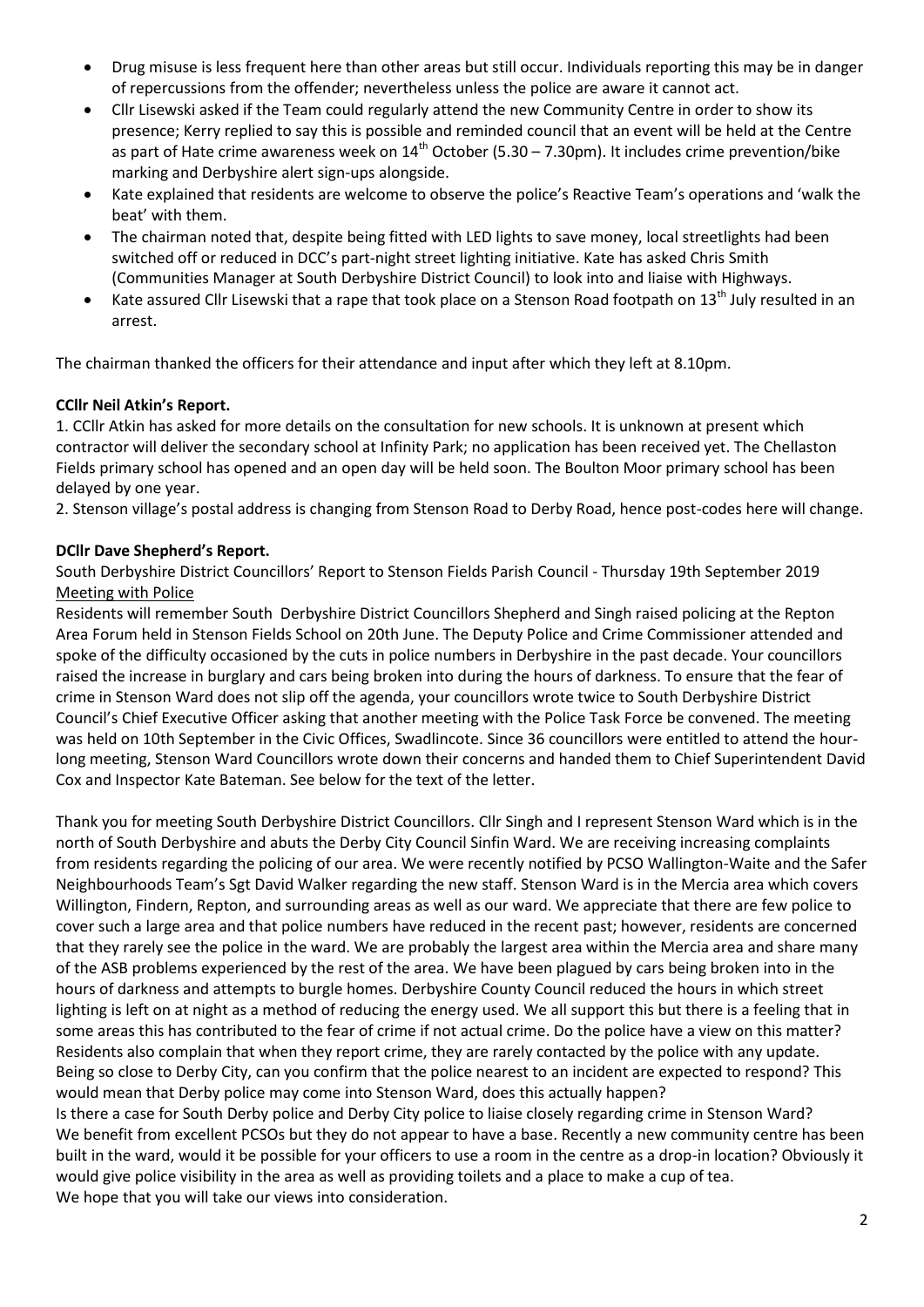## Bollards - Stenson Fields Open Space

Many years ago, residents complained to Stenson Ward councillors that anti-social individuals were driving cars over open spaces. This was dangerous to children playing and residents enjoying quiet recreation. Your councillors met with District Council officers and the provision of bollards was agreed. Unfortunately, after so many years certain bollards have deteriorated to the extent that they have rotted away. In order to maintain the open spaces, your councillors requested a meeting in the ward to review the problem. The meeting took place on 12th August starting at the northern end of Glenmore Drive. This is a particularly sensitive location since the open space is on occasion the subject of occupation by travellers. The bollards in this location are so rotted that the councillors were able to lift a bollard clear of the ground. See below for the result of the visit to the area.

• Rotten bollards in Stenson and the bollards on Glenmore Drive

Officers' Recommendation: The 120 – 150 existing timber bollards across both sites are rotten beyond repair. Most of them will need replacing in the next 2-4 years. The average timber bollard, supplied and fitted, costs approximately £200 per unit, while a concrete bollard (a longer term solution) is at least ten percent more expensive per unit. Obviously these costs would depend on the quantity ordered. The type of bollarding needs to be agreed. In planning terms, if the proposed bollards are 1 metre or less and along the highway edge it is deemed to be an enclosure and therefore not requiring planning permission.

No replacement plan has been tabled so your councillors will continue to press for the replacement of the bollards as soon as possible.

## Travellers on the Open Space to the North of Glenmore Drive

Your councillors met with a South Derbyshire District Council officer to discuss the securing of the open space. It is obvious that the lockable bollard currently used to prevent unauthorised access via the path alongside the Stenson Road hedge is totally inadequate. Your councillors suggested that a metal gate may help but this would not solve the issue of the pad lock being cut. They also suggested that installing a height restrictor may be a solution. It was agreed that this is the most practical and economical solution, costing £1400 - £1800 plus VAT. You councillors will continue to press for a solution to illegal occupation.

## Glass in the Play Area – Pilgrims Way

Residents complained about glass in the play area. It is hoped that glass was not deliberately broken in the play area. Your councillors arranged for signs to be located asking that no glass be taken into the area. Also, your councillors asked that the CCTV cameras be focused on the play area.

### Statutory Consultation – Proposed Public Protection Order – Lowes Lane

On many occasions, residents complain at the monthly Councillors' Advice Surgery about fly-tipping in this popular beauty spot. Land along Lowes Lane in Barrow upon Trent. Despite warning signs being used to encourage proper usage of the area, the problem has persisted. Even surveillance cameras have failed to discourage dumping. South Derbyshire District Council are proposing to introduce a Public Spaces Protection Order. This means that only authorised vehicles will have access to part of the Lane. The access would be restricted by installing a gate. The consultation may be viewed on the South Derbyshire District Council website; residents have until 1st of November to respond.

# Miscellaneous Matters

Hedge/Foliage Issues

• Stenson Road – both sides – Cllrs Shepherd and Singh contacted South Derbyshire District Council and Derbyshire County Council asking that the hedge be cut. It appears that both councils believe it is their responsibility to cut the hedge. We do not mind who cuts it as long as it is cut regularly.

- Footway Nevis Close to School Hedge requires cutting Your councillors emailed Derbyshire County Council Highways department 1/8/19 & and again 18/9/19; awaiting a response.
- Tregony Way South Derbyshire District Council asked to cut, awaiting a response.
- Canal Bridge Barrow-upon-Trent Request for foliage on the western side of the Barrow-on-Trent canal bridge to be cut back sent to the River and Canal Trust. – Cut back done.
- The removal of the tree on Kirkland Way (western side prior to the junction with Glenmore Drive) South Derbyshire District Council contacted. The council advised that enforcement action of a tree on private land encroaching on a public highway is the responsibility of Derbyshire Council Council. The District Council does not have powers to address this issue Derbyshire County Council to be contacted.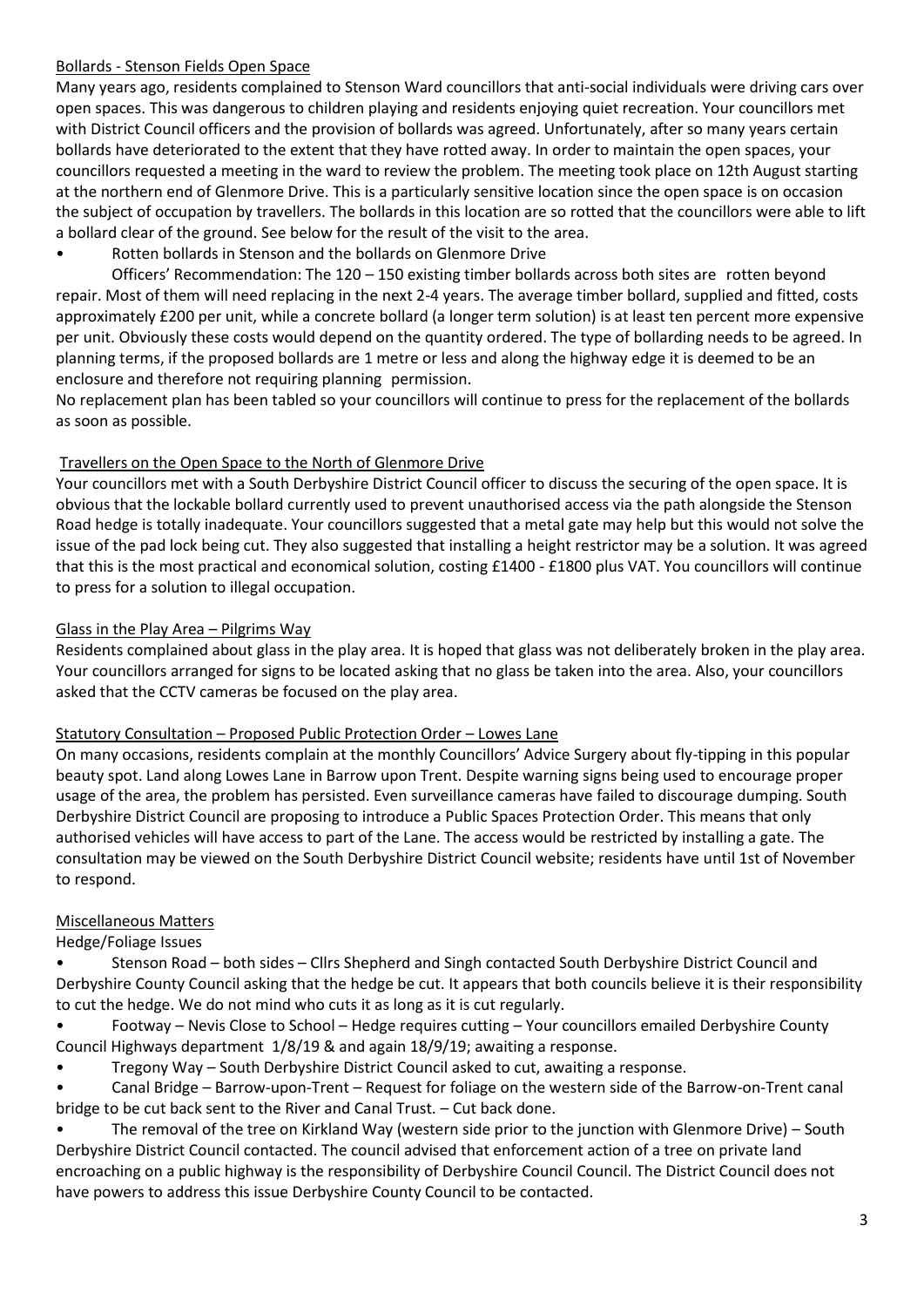Road Footway and Surface Issues

• Stenson Road Bridge – Surface breaking up before the traffic lights – Emailed Derbyshire County Council Highways Department, received the resonse "no defects meet DCC criteria for repair".

• Stenson Road Bridge – Traffic lights to Grampian Way roundabout - Speed, request for rumble strips – Awaiting response from Derbyshire County Council Highways Department

• Beaufort Road/Wragley Way junction – Stenson Road end – Asked for road surface to be repaired. Response from Highways Hub 28/8/19 saying carriageway was repaired. Received an email from a resident complaining that the surface still unacceptable. Resent request with photos 17/9/19 to Derbyshire County Counci Highways Department asking that they examine the junction again.

• Footway – Wheatland Close – Awaiting response from Derbyshire County Council Highways Department

• Hambledon Drive – footway breaking up – Derbyshire County Council Highways Department emailed saying that the problem has been resolved.

• Canal Bridge – Stenson Bubble - Sunken road surface reported to Derbyshire County Council Highways Department. Awaiting response

- **Medical Centre**
- Shelter Required Contacted the Arleston Lane Surgery.
- No privacy when speaking to receptionist Contacted the Arleston Lane Surgery

The chairman thanked the district councillors for their report.

1216/19 **TO APPROVE THE MINUTES OF THE ANNUAL PARISH COUNCIL MEETING HELD ON 16TH MAY AND THE EXTRAORDINARY COUNCIL MEETING HELD ON 18th July 2019.** These were approved and accepted as a true record after which they were signed by the chairman.

# 1217/19 **TO DETERMINE WHICH ITEMS IF ANY TO BE TAKEN WITH THE PUBLIC EXCLUDED -** None.

# 1218/19 **CHAIRMAN'S ANNOUNCEMENTS AND REPORTS**

The chairman announced that he had become Chair of the Finance Committee within the school governors group having previously been the Vice-Chair. He duly signed his ROI form for the council.

# 1219/19 **CLERK'S REPORT & CORRESPONDENCE**

1. Conclusion of audit 2018/19 by the external auditor was received with no issues having been raised; it is now on the website.

2. Summer Play Scheme – see below at minute 1220/19 (i).

3. Reply from DCC over report of overgrown vegetation issue on Stenson Road, Stenson Fields (on the approach to the railway bridge) *I write further to your enquiry regarding the above and can confirm the section included on the Derbyshire County Council routine flail mowing schedule will be cut after the bird nesting season from September onwards. With regard to the hedge on the other side of the road, whilst there was no immediate highway safety concern following a site inspection on 29 July, 2019, a letter will be sent to the responsible landowner asking them to cut back the hedgerow as soon as possible, taking the bird nesting season into consideration. This matter will continue to be monitored by the Highway Inspector and further action will be taken if necessary.* That said members highlighted that this has now been done.

4. A crime prevention event will be held at the Community Centre on  $14<sup>th</sup>$  October from 5.30 – 7.30pm as mentioned above. Clerk to ask Kerry for posters for display in the notice boards.

# 1220/19 **Matters for Decision or Discussion:**

a) Police Issues/Speed Limits/Road Safety. as mentioned above members raised the prospect of introducing a Speed-Watch scheme which requires 6 volunteers. Residents will be asked if they wish to participate and the clerk will produce a poster to advertise for such on notice boards. The B5023 at Duffield had its allowable speed limit reduced from 40mph to 30 mph recently; clerk to enquire with Highways over the criteria for this reduction (in an effort to enforce it on Stenson Road).

b) Saxon Gate at Newton Village Development, Stenson Road. Nothing further.

c) Environmental issues (Biffa, trees, bulbs, bins etc) including Public Spaces Protection Order at Lowes Lane; Members **agreed** to make no comment on the latter. Cllr Bonnell asked whether dogs were allowed to run freely at Ledbury Chase; Cllr Lisewski suggested that he should report this to SDDC's dog warden.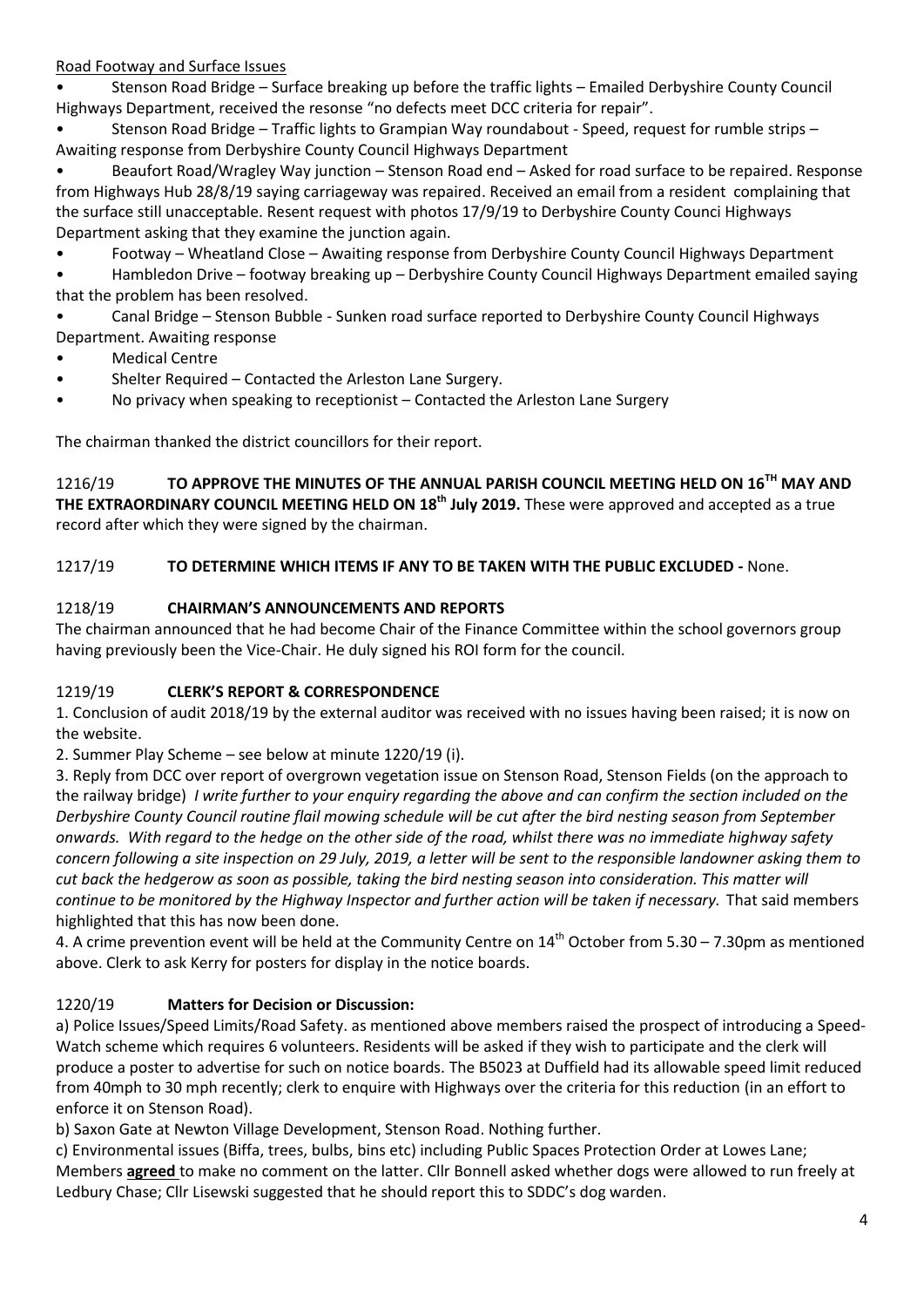d) Lengthsmen Scheme: Steve Hawkridge commented on the following:

1. He reported the damaged notice board at Holderness Drive to the police on the 101 number and received a crime number. A possible relocation of the board was discussed.

2. The hedge on Stenson Road near the welcome sign is overgrown; clerk to tell Highways.

3. Steve has told DCllr Shepherd about the trees behind the school that needed cutting.

4. The conifer hedge on the path at Ledbury Chase was cut but the trimmings remain; clerk to ask Clean Team to collect and to send Steve the link to the CT website for quicker reporting.

5. The Biffa collection over the school holidays was a success.

6. Broken glass has been present in the area although this has now dissipated.

7. Posters to discourage dog waste are needed because those displayed in the past have disappeared; clerk to request of SDDC.

8. Residents have asked for goalposts and basket-ball facilities to be installed at Ledbury Chase which members have held in abeyance until results from play area upgrade poll are known.

9. New 90-litre waste bins are required at both Grampian Way and Wragley Way bus-stops. A councillor will send a map of the exact locations to the clerk who can then order these from SDDC.

10. The notice board window at Grampian Way now functions correctly.

11. Steve asked for a bespoke street-cart to replace the wheelie bin used to collect litter. He will search websites to find a suitable cart and send the link(s) to the clerk who will circulate to members.

12. He announced that both he and Jane will be away from  $4<sup>th</sup>$  October for one week.

13. Cllr Lisewski highlighted that Samuel's contract of employment will end today as he is no longer available for lengthsman duties.

The chairman thanked both Steve & Jane for their continued dedication to their litter-picking service.

e) Revised NALC Model Financial Regulations 2019. **Resolved:** adopted.

f) Pedestrian crossing and speed reduction measures: members will assess this again once the Community Centre is fully open and operating.

g) Use of a Community Centre room in which to hold parish meetings, possible community groups and next year's summer activities at the Centre. **Resolved:** parish meetings to continue at the school. Groups are already aware that if any wish to hire a room for they should contact the clerk.

h) Damage to notice board. Clerk obtained a quote for its repair. **Resolved:** Steve considered that the damage is not so great as to warrant a full repair.

i) Efficacy of holding Summer Play schemes. **Resolved:** based on the attendance figures for this year's events council will continue to hold these for the foreseeable future. The free session offered by SDDC for half-term commencing on 28<sup>th</sup> October was accepted; clerk to confirm and ask whether the Adventure play equipment may be provided. Cllr Lisewski asked the Community Centre to request of the clerk any other activities it may wish to hold.

j) Consider painting Ledbury Chase play equipment. **Resolved:** chairman to ask the school of its views on hedge trimming, upgrading equipment etc. Clerk to produce a poster for display asking residents of any preferences they have over such improvements.

### 1221/19 **PLANNING**

### **Applications:**

To consider planning applications:-

CD9/0319/110 - DEMOLITION OF ASHLEA FARM AND RELATED BUILDINGS OFF DEEP DALE LANE AND THE DEVELOPMENT OF A NEW ALL MOVEMENT JUNCTION ON THE A50 AND CONNECTING LINK ROAD TO INFINITY PARK WAY, WITH ASSOCIATED WORKS INCLUDING: STREET LIGHTING COLUMNS, FOOTWAYS/CYCLEWAYS, CONSTRUCTION OF EARTH MOUNDS, FLOOD COMPENSATION AREAS, ACOUSTIC FENCING AND LANDSCAPING. Comments and further response to be submitted by Friday 20th September. **Resolved:** clerk to reiterate the comments already submitted (on 18 June) tomorrow.

### **Decisions.**

9/2019/0558 - EXTERNAL ALTERATIONS TO FACILIATE THE USE OF THE INTEGRAL GARAGE FOR ANCILLARY OFFICE AND WELFARE FACILITIES AT 9 SILVERTON DRIVE STENSON FIELDS. Householder Permission Granted.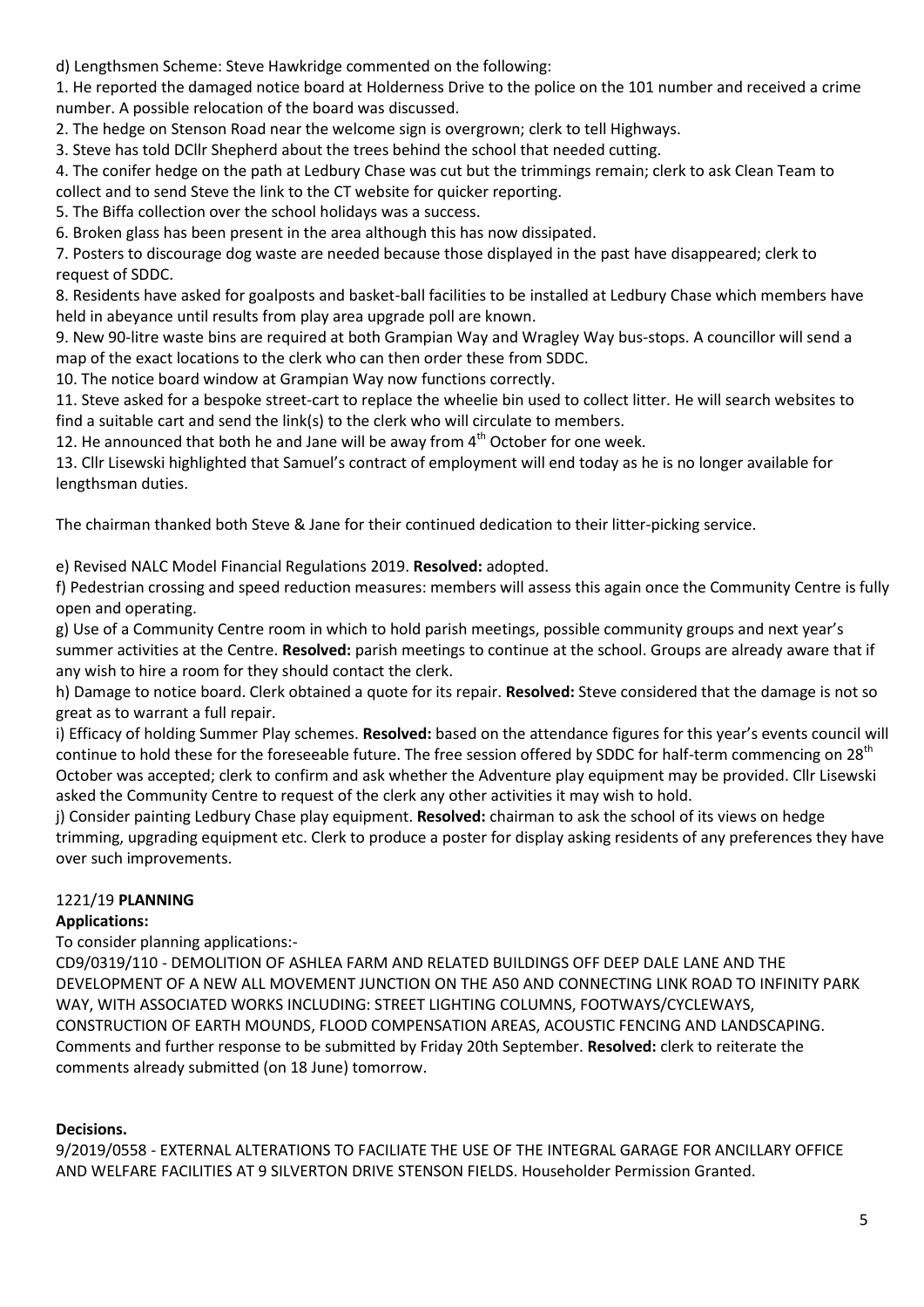THE ERECTION OF AN EXTENSION WITH DETACHED GARAGE AND REPLACEMENT OF BOUNDARY WALLS AT 303 GRAMPIAN WAY STENSON FIELDS. Householder Permission Granted.

9/2019/0623 - THE ERECTION OF A GROUND FLOOR EXTENSION AT 50 EGGESFORD ROAD STENSON FIELDS. Householder Permission Granted

9/2019/0751 - THE ERECTION OF A SINGLE STOREY REAR EXTENSION AT 20 IRVINE CLOSE STENSON FIELDS. Householder Permission Granted.

Clerk to enquire over an amended planning application for 2 Pilgrims Way (original application being in 2017).

#### 1222/19 **FINANCE**

a) Accounts for payment as follows were approved and signed:

| <b>Cheque No</b> | Payee                                                         | £       |
|------------------|---------------------------------------------------------------|---------|
| 002263           | J Irons – Clerk's salary 4 weeks to $5th$ July                | 603.24  |
| 002263           | J Irons - clerk expenses (see attached sheet) June - July     | 36.20   |
| 002264           | J Hawkridge - Lengthsman pay 3 weeks to 26 <sup>th</sup> June | 167.03  |
| 002265           | S Hawkridge - Lengthsman pay 3 weeks to $26th$ June           | 143.47  |
|                  | <b>TOTAL</b>                                                  | 949.94  |
|                  |                                                               |         |
| <b>Cheque No</b> | <b>Payee</b>                                                  | £       |
| 002263           | J Irons – Clerk's salary 4 weeks to $2^{nd}$ August           | 603.24  |
| 002263           | J Irons - clerk expenses (see attached sheet) July - August   | 36.20   |
| 002264           | J Hawkridge - Lengthsman pay 4 weeks to 29 <sup>th</sup> July | 299.04  |
| 002265           | S Hawkridge - Lengthsman pay 4 weeks to 29 <sup>th</sup> July | 269.62  |
| 002266           | DCC – clerk's pension return to $2^{nd}$ August               | 159.08  |
| 002267           | HMRC -employee's tax $&$ NI in July - August                  | 64.10   |
| 002268           | PKF Littlejohn LLP - external audit 2018/19                   | 240.00  |
| 002269           | DCC - school room hire $2018 - 19$                            | 591.17  |
| 002070           | Parish Council Websites - new creation site $\&$ hosting etc  | 681.00  |
| 002071           | Biffa - waste collection October to December                  | 340.39  |
|                  | <b>TOTAL</b>                                                  | 3283.84 |
|                  |                                                               |         |
| <b>Cheque No</b> | Payee                                                         | £       |
| 002272           | J Irons – Clerk's salary 4 weeks to $30th$ August             | 603.24  |
| 002272           | J Irons - clerk expenses (see attached sheet) August - Sept   | 72.80   |
| 002273           | J Hawkridge - Lengthsman pay 3 weeks to 23rd August           | 179.31  |
| 002274           | S Hawkridge - Lengthsman pay 3 weeks to 23rd August           | 179.31  |
| 002275           | HMRC -employee's tax & NI in August - September               | 64.10   |
| 002266           | DCC – clerk's pension return to $30th$ August                 | 159.08  |
| 002266           | DCC – clerk's pension return to $27th$ September              | 159.08  |
|                  | <b>TOTAL</b>                                                  | 1416.92 |

(b) **Income** – bank interest on  $31^{\text{st}}$  July  $\qquad 29.41$ SDDC: reimbursement of Fox Close play repairs on 23<sup>rd</sup> August £774.00

(c) **Bank balances as at 23rd August 2019 £ 21448.78 (current account);** 

**£ 5585.36 (reserve account).**

### 1223/19 **TO RECEIVE FEEDBACK AND REPORTS FROM COUNCIL REPRESENTATIVES ON OUTSIDE BODIES**  Nothing to report

#### 1224/19 **ITEMS FOR INFORMATION**

No major items of interest had been received.

#### 1225/19 **Agenda items for the next meeting.**

- Police Issues/Speed Limits/Road Safety;
- Saxon Gate at Newton Village Development, Stenson Road;